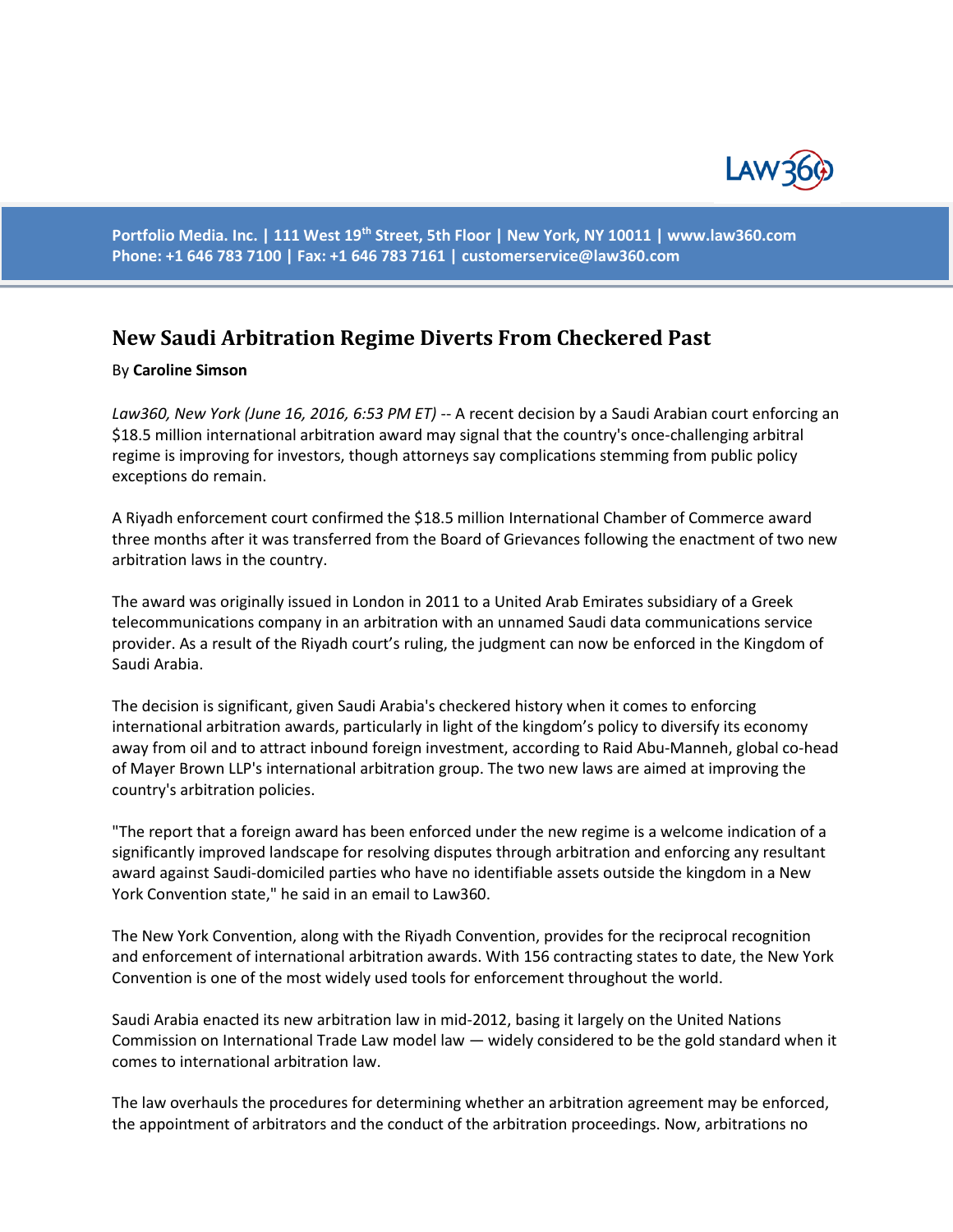longer need to be conducted in Arabic, and parties can choose which foreign law governs their agreement, according to Abu-Manneh.

Following the arbitration law, an enforcement law was passed in November 2013, under which mandatory oversight by the local Saudi courts is limited and enforcement is placed in the hands of a specialist enforcement court.

"The new landscape brings Saudi arbitration law more into line with international norms of arbitration law," Abu-Manneh said. 'It's a positive first step in allowing parties more freedom in the manner in which their arbitration in the kingdom is conducted, and more certainty in relation to the grounds upon which an award will be recognized and enforced. It is hoped that this will become a precedent going forward."

Though the new laws adopted by the country are viewed as favorable to international investors, the country's relationship to arbitration hasn't always been so friendly. Several decades ago, some in Saudi Arabia began to believe that arbitration was inappropriate for the kingdom, according to King & Spalding LLP partner Adrian Cole.

Those feelings likely stem from a number of arbitration awards in the 1960s and 1970s that were perceived to be contrary to energy interests in the Middle East, he said. But those views began to change in the 1980s.

In April 1983, the kingdom signed the Convention on Judicial Cooperation Between States of the Arab League in Riyadh. Later, in 1994, it also acceded to the New York Convention.

Even so, mistrust of arbitration in the kingdom apparently remained. A 1983 arbitration law in Saudi Arabia made it difficult for parties to conduct arbitrations in the country since it required them to first obtain the approval of the national courts before initiating an arbitration, Cole noted. Once an arbitration began, courts commonly intervened in the arbitration process or re-examined the merits of awards on enforcement, he says — practices that are contrary to those practiced in more arbitrationfriendly locations like London or Singapore.

"Accordingly, arbitration has been long considered to be difficult, expensive and not an efficient way of resolving disputes in KSA or of enforcing a foreign arbitral award," he said.

Foreign arbitration awards have historically only been enforced by Saudi Arabian courts sporadically, prompting some in the international investment community to view the country as a "black hole" in terms of the enforcement of foreign judgments and arbitral awards, according to Rupert Reed QC of the London-based Wilberforce Chambers.

The reason for that uncertainty stems in part from an exception in international law that allows national courts to deny enforcement of awards that are contrary to a country's public policy. In Saudi Arabia, that means that if awards are contrary to Sharia — Islamic law — they can be refused for enforcement.

While most of the Gulf states declare Sharia to be "the" or "a" main source of legislation, Reed says, Saudi Arabia's Basic Rule of Governance provides that the kingdom's constitution comprises the Quran and Sunna, which are the ultimate sources of law. Because the courts apply the rules of Sharia according to the Quran and Sunna as the source of judicial decisions, there is no doctrine of binding precedent. Rather, Reed says, a judge is constrained by his religious conscience.